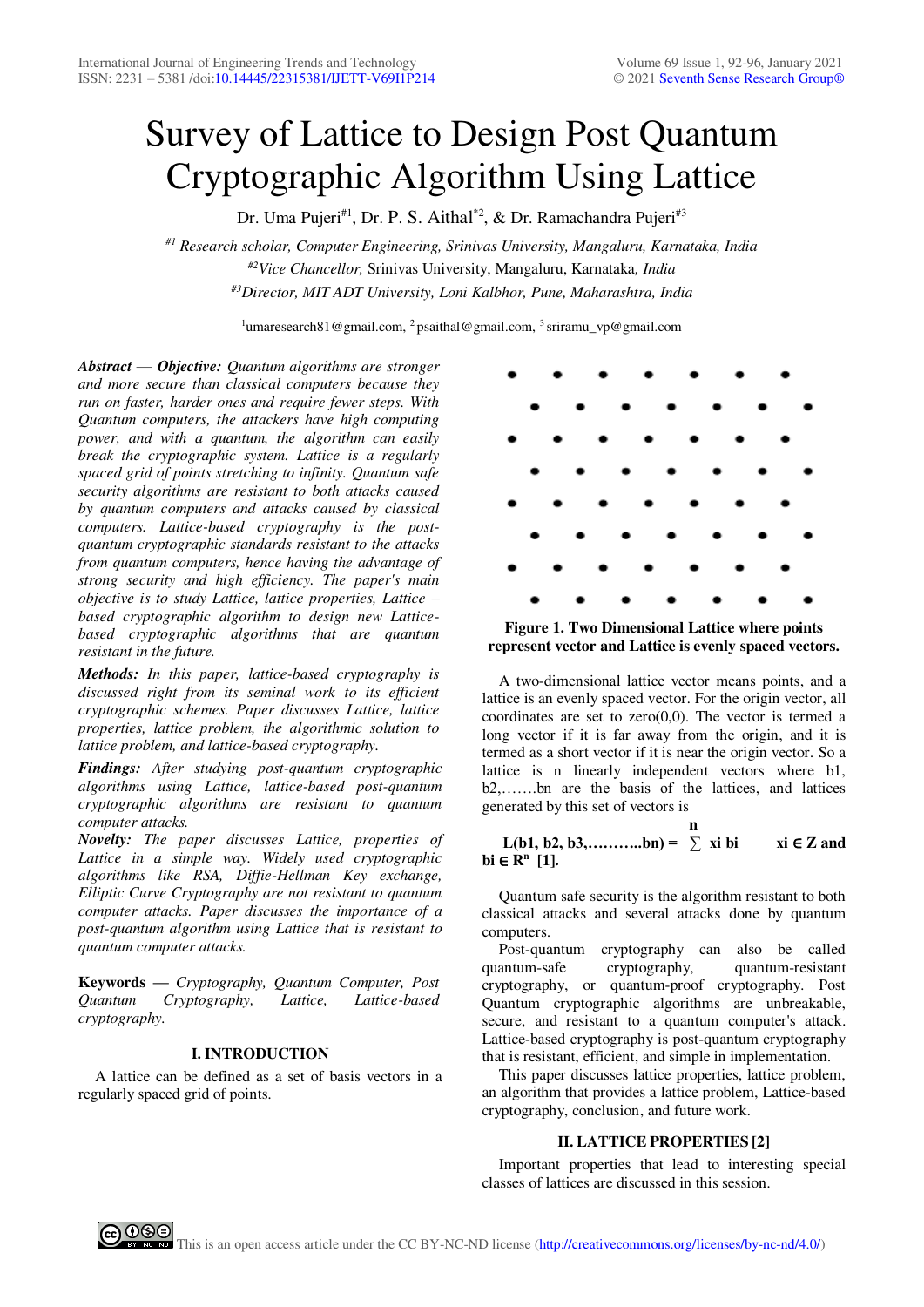#### *A. Completeness [3][5]*

A poset is a complete lattice if all its subsets have both supremum (join) and infimum (meet). A partially ordered set is a complete lattice if every subset of a Lattice L has the greatest lower bound **Λ(meet)** and least upper bound **V(join).**



**Figure 2. Complete Lattice where a V b is the Join and is a Λ b meet**

# *B. POSET and Lattice [3][4][5]*

Let R be a set A, then R is a partial order on A if it is reflexive, anti-symmetric, and transitive. Set A with partial ordering relation R is called POSET and is denoted by  $(S, R)$ 

#### *a) Comparability*

"Two elements u and v of a set S that are partially ordered are said to be comparable if either  $u \le v$  or  $v \le u$  else u and v are incomparable."[3]

Example: - In the POSET  $(Z+, \Lambda)$  where  $Z+$  is set of all positive integers and / is division relation, then elements 2 and 4 are comparable since 2/4 2 divides 4, but element 2 and 15 are not comparable since  $2 \nmid 15$  since 2 does not divide 15.

## *b) Total Order*

"In a POSET, any pair of distinct elements are comparable that is  $u \leq v$  or  $v \leq u$  then such POSET is called total order. A ordered set is also called as a chain".[3]

#### *c) Extremums in POSETS*

Elements in POSET have external properties, which are important for many applications.

#### *1) Maximal Element*

An element x is maximal if no element y is greater than x in the POSET.

# *2) Minimal Element*

An element x is minimal if there is no element y, which is smaller than x in the POSET.

#### *c) Bounds in a POSET][3] [4]*

The largest element in set A of a POSET is called the upper bound. Similarly smallest element in a set A of a POSET is called lower bound for set A. The least lower bounds are the elements that are lesser than other lower bounds, and the greatest upper bound are the elements that are greater than another upper bound. Consider figure for a set b and c upper bound are e,g and h least upper bound is e, greatest upper bound is h. For a set b and c, lower bounds a and greatest lower bound is also a.



**Figure 3. Consider set b and c, and then upper bound are e g h and least upper bound is e. The lower bound is a hence the greatest lower bound is a.** 

### *d) Lattice*

"A POSET in which every pair element has both least upper bound and a greatest lower bound is called lattice"[2].

#### *C. Algebra of Lattice[5]*

Two binary operations Join and Meet in Lattice

# *a) Join*

Join of a two-element is denoted by V and is called least upper bound.

#### *b) Meet*

The meet of a two-element is denoted by **Λ** and is called the greatest lower bound.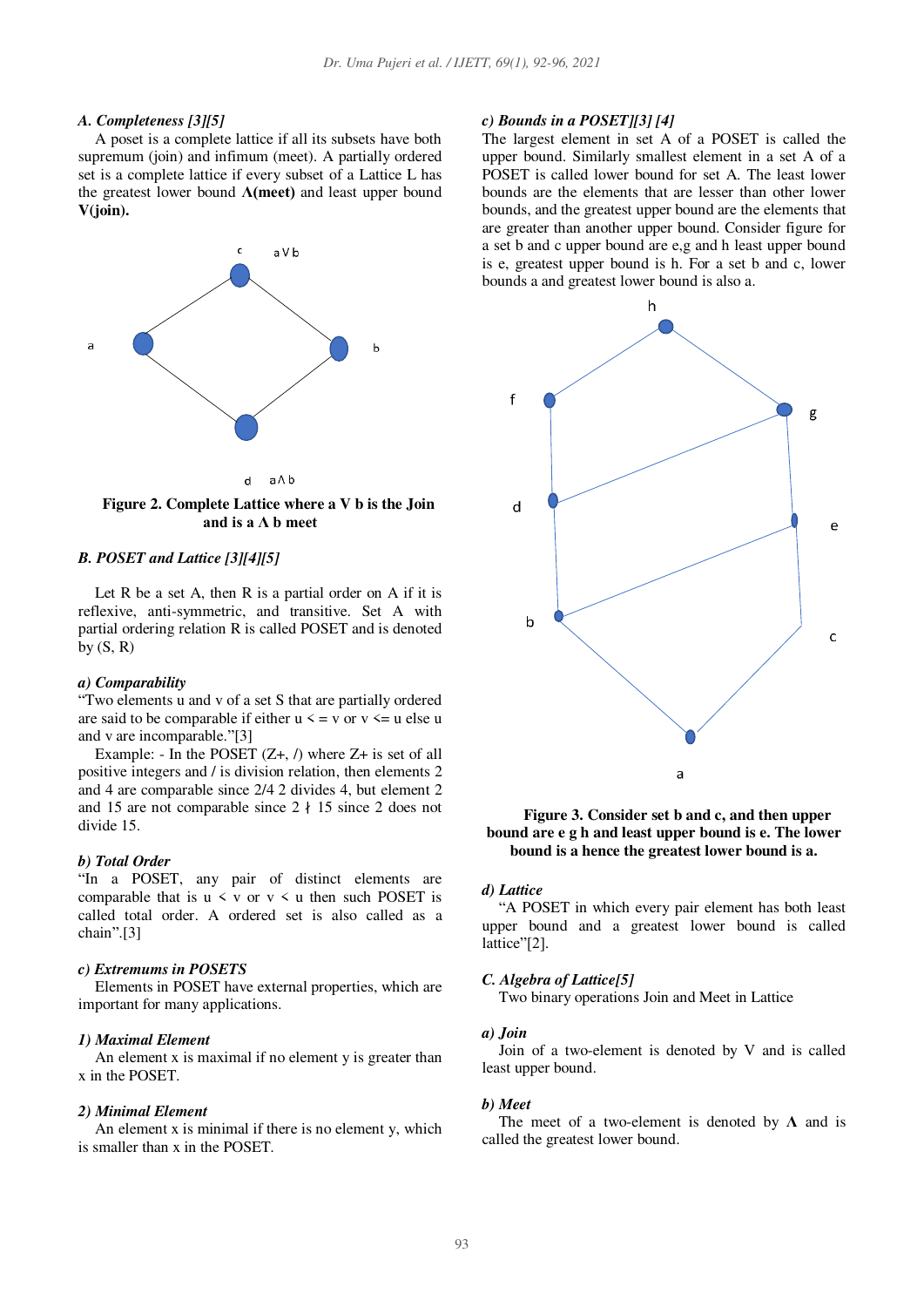Identities of Join and Meet

| Sr.            | <b>Identity</b> | <b>Meet</b>         | Join                    |
|----------------|-----------------|---------------------|-------------------------|
| No             |                 |                     |                         |
| 1              | Commutati       | $A \wedge B =$      | $A V B =$               |
|                | vity            | BA A                | B V A                   |
| $\mathfrak{D}$ | Associativi     | $(A \land B) \land$ | $(A \vee B) \vee C =$   |
|                | ty              | $C = A \wedge (B)$  | A V (B V C)             |
|                |                 | $\Lambda$ C)        |                         |
| 3              | Idempotenc      | $A \Lambda A = A$   | $AV A = A$              |
|                |                 |                     |                         |
|                | Absorption      | A V (A $\Lambda$    | $A \wedge (A \vee B) =$ |
|                | law             | $B$ ) = A           | Α                       |

 **Table 1: Identities for Join and Meet.** 

#### *D. Distributive Lattice*

A distributive lattice is a lattice in which join V and meet  $\Lambda$  distribute over each other. For x, y, z in the lattices following is the distributive law, which is satisfied

Distributive  $\Lambda$  over  $V$   $\Lambda \Lambda$  ( $B V C$ ) = ( $A \Lambda B$ ) V C. Distributive V over  $\Lambda$  **A V** ( $\mathbf{B} \Lambda \mathbf{C}$ ) = ( $\mathbf{A} \mathbf{V} \mathbf{B}$ )  $\Lambda \mathbf{C}$ .

## *E. Linear Order [4]*

A linear order on a set S is a (binary) relation  $\leq$  with the following properties

- Reflexivity:  $a \nless a$
- Asymmetry if  $a \leq b$  then  $b \leq a$
- Transitivity if  $a < b < c$  then  $a < c$
- Connectedness if  $a \leq b$  and  $b \leq a$  then  $a = b$

Any linear order is a distributive lattice.

## *F. Boolean Lattice*

A Boolean lattice is a POSET such that there is an element  $\mathsf{T}$  (a top element) such that  $x \leq \mathsf{T}$  always holds if there is an element  $\perp$  (a bottom element) such that  $\perp$  <= x always holds.

- Given an element a and b, there is an element a  $\Lambda$  b such that  $x \le a \Lambda$  b holds if and only if  $x$  $\leq$  a and  $x \leq$ b.
- Given an element a and b, there is an element a V b such that a V b  $\leq$  x holds if and only if a  $\leq$  $x$  and  $b \leq x$
- Given an element a there is an element  $\neg$  a such that a  $\Lambda \neg a \leq \bot$  and  $\top \leq a \ \textbf{V} \neg a$ .
- Given an element a, b and c, we have a  $\Lambda$  (b V c)  $\leq$  (a  $\Lambda$  b) V (a  $\Lambda$  c).

## *G. Complemented Lattice*

A complemented lattice is bounded with least element as 0 greatest element as 1 where every element has a complement that is an element b satisfying

 $\mathbf{a} \mathbf{V} \mathbf{b} = 1$  and  $\mathbf{a} \mathbf{A} \mathbf{b} = 0$ 

# *H. Ortho Complementation*

An Ortho complementation on a bounded lattice is a function that maps each element a to an ortho complement ⊥ such that the following axioms are satisfied

 $a \perp V$   $a = 1$  and  $a \perp \Lambda$   $a = 0$ . Involution law –  $a \perp a = a$ 

Order reversing – if a  $\leq$  b then b  $\perp \leq$  a  $\perp$ 

#### *I. Modular Identity*

The modular identity is If  $a \leq c$  a V  $(b \land c) = (a \lor b)$ Λ c for elements a, b, c of lattice L.

## *J. Birkhoff Theorem [6]*

The lower set is also called the down set, which is a subset L of U such that U is in L any  $V \le U$  then V is in L.

i.e. ∀ U ∈ L ∀ V ∈ U : V<= U -> V ∈ L

Birkhoff Theorem – Birkhoff theorem for distributive Lattice states that any distributive lattice elements can be represented as a finite set such that lattice operations form Union and Intersection of sets.

The Join operation corresponds to Union. The meet operation corresponds to the set Intersection. Union and Intersection obey the distributive law, and any lattice that obeys distributive law is distributive. The Birkhoff theorem states that it is possible to create any finite distributive lattice this way.

| Sr.            | <b>Distributiv</b> | <b>Set</b>  | <b>POSET</b> | <b>Boole</b> |
|----------------|--------------------|-------------|--------------|--------------|
| N <sub>0</sub> | e Lattice          |             |              | an           |
|                | Join               | Union       | Least Upper  | <b>OR</b>    |
|                | Operation          | U           | bound        |              |
|                |                    |             | (supremum)   |              |
|                |                    |             |              |              |
| $\mathfrak{D}$ | Meet               | Intersec    | The greatest | <b>AND</b>   |
|                | Operation          | tion $\cap$ | lower bound  |              |
|                |                    |             | (infimum)    |              |

 **Table 2: Distributive Lattice.** 

## **III. LATTICE PROBLEM AND ALGORITHMIC SOLUTION TO LATTICE PROBLEM**

Several problems related to Lattice are believed to be computationally hard in high dimensions. Following are few lattice problems that are computationally hard.

- Closest Vector Problem (CVP) Discover the nearest grid vector to a given vector [7]
- Shortest Vector Problem (SVP) Discovers shortest non-zero vector in Lattice.
- Shortest Independent Vector Problem (SVIP) Discover n independent and short vectors.

## *A. Closest Vector Problem and Algorithmic Solution [9][10]*

A computational problem on lattices closely related to the shortest vector problem is the closest vector problem. CVP requests to discover the lattice point nearest to the target point a, given a Lattice L and a target point a. To find the nearest point to the target point, Euclidean norms are widely used. A more relaxed technique measures the distance from the target point's Lattice without necessarily finding the nearest lattice vector.

Many CVP applications only require finding the lattice vector that is not too far from the target, which may not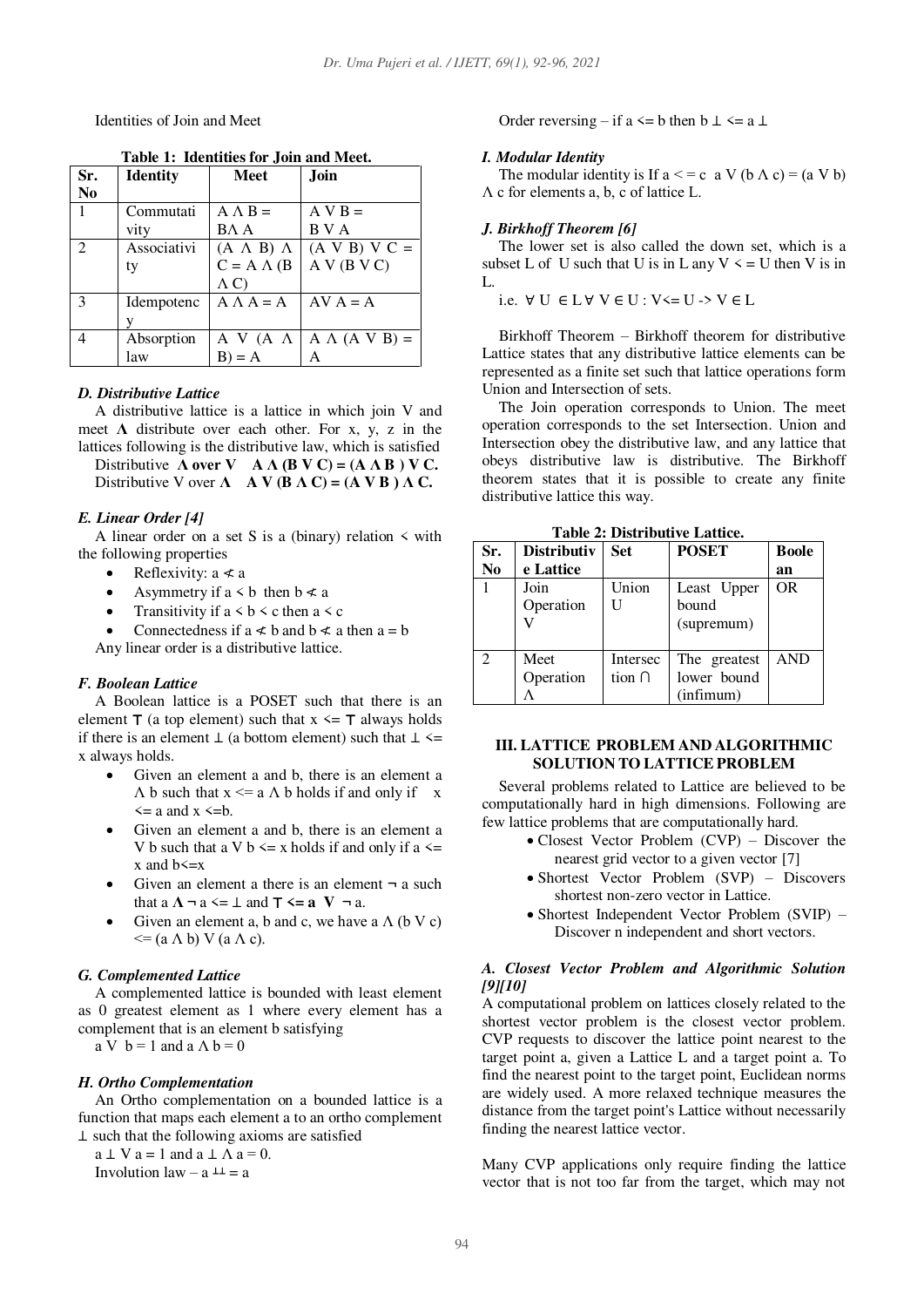necessarily be the nearest vector. CVP is seen in computer science as an NP-Hard problem. For CVP, the gapproximation algorithm considers the lattice vector at most g times the distance from the ideal solution within the distance. Babai and Kannan suggested a polynomialtime algorithm to solve CVP based on reducing the Lattice and achieving an exponential approximation factor in the lattice dimension. When the Lattice dimension is sufficiently small, the heuristic method fairly finds a reasonable approximation to CVP in relatively less time. CVP is considered NP-Hard to solve roughly with any constant factor or even any sub-polynomial function of a dimension n approximate to small polynomial factor  $g =$  $O\sqrt{n}/log^{100}$  the CVP is unlikely to be NP-Hard slowly increasing.

In different cryptosystems, CVP is used where the method of decryption corresponds to CVP computation. In addition to cryptography, CVP has numerous computer science applications. Finding good CVP approximation factors that develop as a polynomial in the lattice dimension is one of the key open research problems in this period.

# *B. Shortest Vector Problem and Algorithmic Solution [11][12][13]*

In a lattice, the Shortest Vector Problem (SVP) finds non-zero vectors. The Euclidean norm is widely used for the shortest vector problem to find a non-zero vector in Lattice. The SVP approximation algorithm's objective is to find the non-zero lattice vector nearly g (approximation factor) times the length of the optimal solution, where g is normally a lattice dimension parameter.

### *a) Exact Algorithm*

There are three approaches in the n-dimensional lattice that provide the solution to the SVP

## *1) Enumeration*

Enumeration have an exponential running time of  $n^{(O(n))}$ and only use polynomial space to be deterministic. Many heuristic and optimization methods are produced that are used with a relatively limited dimension in practice.

#### *2) Voronoi Cell Computation*

This approach's running time to solve SVP and other lattice problem is  $O(2^{2n})$  using exponential space  $O(2^n)$ . These are deterministic algorithms but not competitive in practice with other applications.

#### *3) Sieving*

The running time of the sieving approach is  $O(2^n)$ . Many heuristic approaches are developed in many applications with small dimensions (n=40 or n=50).

#### *b) Approximation Algorithm*

Lenstra, Lenstra, and Lovaz's approximate the shortest vector problem (SVP). The LLL algorithm transforms an arbitrary lattice base into one that generates the same reduced Lattice. Approximating SVP in the Euclidean norm is NP-Hard.

## **IV. LATTICE-BASED CRYPTOGRAPHIC ALGORITHM [14]**

Cryptography based on Lattice is used to build cryptosystems or is used for proof of security. For postquantum cryptography, Lattice-based cryptographic algorithms are commonly used. The most frequently used public-key algorithms and key exchange algorithms such as RSA, Diffie Hellman, and the elliptic curve chain are easily attacked by quantum computers, but both classical and quantum computers are immune to attack latticebased cryptographic algorithms. The cryptographic algorithm based on Lattice is more stable, assuming that the computational lattice problem cannot be solved effectively.

Lattice-based cryptography includes the algorithm such as learning with errors (LWE), Ring-LWE (ring- learning with errors) key exchange, NTRE signature, BLISS signature, GGH (Goldrich Goldwasser Haleri) encryption scheme. Lattice-based cryptographic algorithms are widely used in public key post-quantum cryptography. The classical public-key cryptographic algorithm is constructed based on the hardness of factoring discrete logarithm and related problems. However, both factoring and discrete logarithmic problem are solvable in polynomial time by quantum computers. Many lattices based cryptographic algorithms are more secure, unhackable, or unsolvable by classical and quantum computers.

## **V. CONCLUSION AND FUTURE WORK**

In this paper, we studied Lattice, where Lattice is defined as a set of basis vectors in a regularly spaced grid. Properties of Lattice, different lattice problems, Latticebased cryptography are discussed in this paper. Well Known cryptographic algorithms like advanced AES, RSA is not resistant to attacks of quantum computers. Many Lattice-based cryptographic algorithms are unhackable or unsolvable by a classical and quantum computer.

# Future Work:

To design a post-quantum cryptographic algorithm using Lattice.

### **REFERENCES**

- [1] Arora, S., L. Babai, J. Stern, and E.Z. Sweedyk. The Hardness of Approximate Optima in Lattices, Codes, and Systems of Linear Equations. Journal of Computer and System Sciences.,54(2)(1997) 317–331.
- [2] George Grätzer. Latice Theory. Springer Publication.,(2011).<br>
[3] Mathematics | Partial Orders and Lattices.
- [3] Mathematics | https://www.geeksforgeeks.org/mathematics-partial-orderslattices/ (accessed: 15/12/2019).
- [4] Jhon B. distributive lattice. https://ncatlab.org/nlab/show/distributive+lattice (accessed 1 April 2020).
- [5] Lattice. https://www.euclideanspace.com/maths/discrete/structure/lattice/i ndex.htm (accessed 2 April 2020).